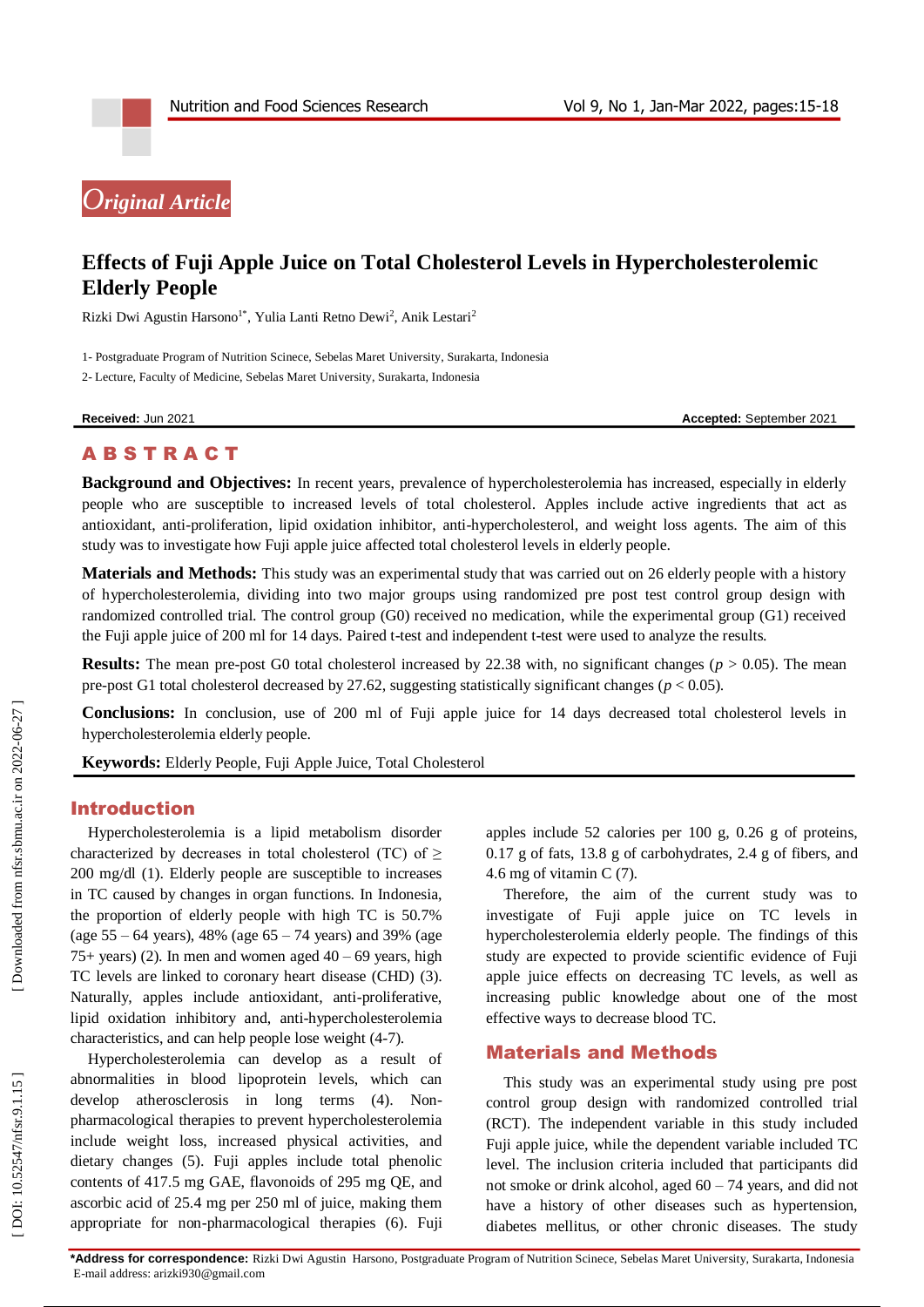included 26 participants, who were assigned into two groups of control group (G0) and experimental group (G1) received 200 ml of Fuji apple juice in the morning for 14 days. This study was carried out at Banyuputih Health Center, Situbondo Regency, Indonesia. After explaining the study protocol, all participants signed written informed consents. This study received Ethical Clearance from the Ethical Commission of the Faculty of Medicine, Sebelas Maret University, Indonesia (067/UN27.06.6.1/KEPK/EC/2020).

The sample size was calculated based on a sample size formula for hypothesis testing study in two average populations. The calculation was carried out by multiplying the average TC level  $(\delta 2)$  of 100 with 95% confidence level (Z1-α) of 1.96 and 90% test strenght (Z1-β) of 1.28. Then, this was divided by the mean difference between the control and treatment groups  $(\mu 1 - \mu 2)$  of 13.522. Therefore, a minimum number of 12 participants were selected as the study sample size. To anticipate the loss of participants, a 10% follow -up loss was added to the value, resulting a minimum number of 13 participants per group with a total of 26 research participants.

This study assessed data of the participant's personal, including sex, occupation, income, education, physical activity and body mass index (BMI). Food intakes such as energy, carbohydrates, proteins, fats, fibers and vitamin C were recorded using 2 x 24 h recalls before and after the interventions for 14 days (Table 3). Physical activities were assessed using global physical activity questionnaires.

#### **Measurement of blood indicator**

Blood was collected two times, before and after the interventions. Two mililiters of blood were collected from the veins in ethylene diamine tetraacetate (EDTA) tubes. Cholesterol oxidase -perioxidase aminoantypirin (CHOD - PAP) approach was used to assess TC levels enzymatically.

#### **Statistical analysis**

In this study, data analysis was carried out using SPSS Software v.23 (IBM Analytics, USA). Shapiro –Wilk test was used to check the normality. Bivariate tests were used to analyze effects of fuji apple juice on TC levels using paired t-test and independent t-test; where,  $p \le 0.05$  was reported as statistically significant.

## Results

In this study, participants in aged  $60 - 74$  years, with up to 13 people per group and the majority of the female sex in G1 and G0 group (84.6 and 61.5%, respectively). The G1 group mostly worked as farmers and laborers (38.5%)

with a range of income less than one million Rupiahs, while the G0 group member were mostly retirees (46.1%) with a monthly salary of  $1 - 3$  million Rupiahs. In terms of educational backgrounds of the two groups most of the participants of G1 and G0 group were high school graduates (69.2 and 38.5%, respectively). Each group did low physical activities (84.6%) (Table 1).

**Table 1.** Baseline characteristics of the participants  $(n = 26)$ 

| Characteristics   |                          | $G(0 (n = 13))$ | G1 $(n = 13)$ |
|-------------------|--------------------------|-----------------|---------------|
|                   |                          | (% )            | (%)           |
|                   |                          |                 |               |
| Gender            |                          |                 |               |
|                   | Male                     | 5(38.5)         | 2(15.4)       |
|                   | Female                   | 8 (61.5)        | 11 (84.6)     |
| Education         |                          |                 |               |
|                   | Non-attendee             | 0               | 1(7.7)        |
|                   | <b>Elementary School</b> | 2(15.4)         | 0             |
|                   | Junior High School       | 2(15.4)         | 3(23.1)       |
|                   | Senior High School       | 5(38.5)         | 9(69.2)       |
|                   | University               | 4(30.7)         | 0             |
| Occupation        |                          |                 |               |
|                   | Retiree                  | 6(46.1)         | 1(7.7)        |
|                   | Enterpreneur             | 0               | 2(15.4)       |
|                   | Farmer and laborer       | 3(23.1)         | 5(38.5)       |
|                   | Sell at home             | 1(7.7)          | 1(7.7)        |
|                   | Unemployed               | 3(23.1)         | 4(30.7)       |
| Income            |                          |                 |               |
|                   | $<$ 1 million            | 6(46.2)         | 6(46.2)       |
|                   | 1-3 million              | 7(53.8)         | 7(53.8)       |
| Physical Activity |                          |                 |               |
|                   | Low                      | 11 (84.6)       | 11 (84.6)     |
|                   | Moderate                 | 2(15.4)         | 2(15.4)       |

Source : Primary Data, 2021. \*Ministry of Health of the Republic of Indonesia, 2018. N: Population number, n: sample number, G0: Control group, G1: Fuji apple juice intervention.

Weight and BMI of G0 and G1 showed significant changes before and after the interventions ( $p < 0.05$ ) (Table 2). Moreover, dietary intakes of G0 and G1 showed changes before and after the interventions (*p* < 0.05) (Table 3). Before and after the treatments, fuji apple juice consumption decreased blood TC (27.62 mg/dl). In contrast, the control group who did not received Fuji apple juice experienced increases in TC (22.38 mg/dl) (Table 4). Results of paired t -test analyze showed no significant changes before and after the interventions in G0 ( $p =$ 0.051), while significant changes were reported in G1 before and after the interventions ( $p = 0.000$ ) (Table 4). Results of the independent t -test analysis for the comparison G0 with G1 showed significant changes before the interventions ( $p = 0.005$ ) with, no significant changes after intevention  $(p = 0.207)$  while, significant changes were recorded in  $\Delta TC$  ( $p = 0.001$ ) (Tabel 4).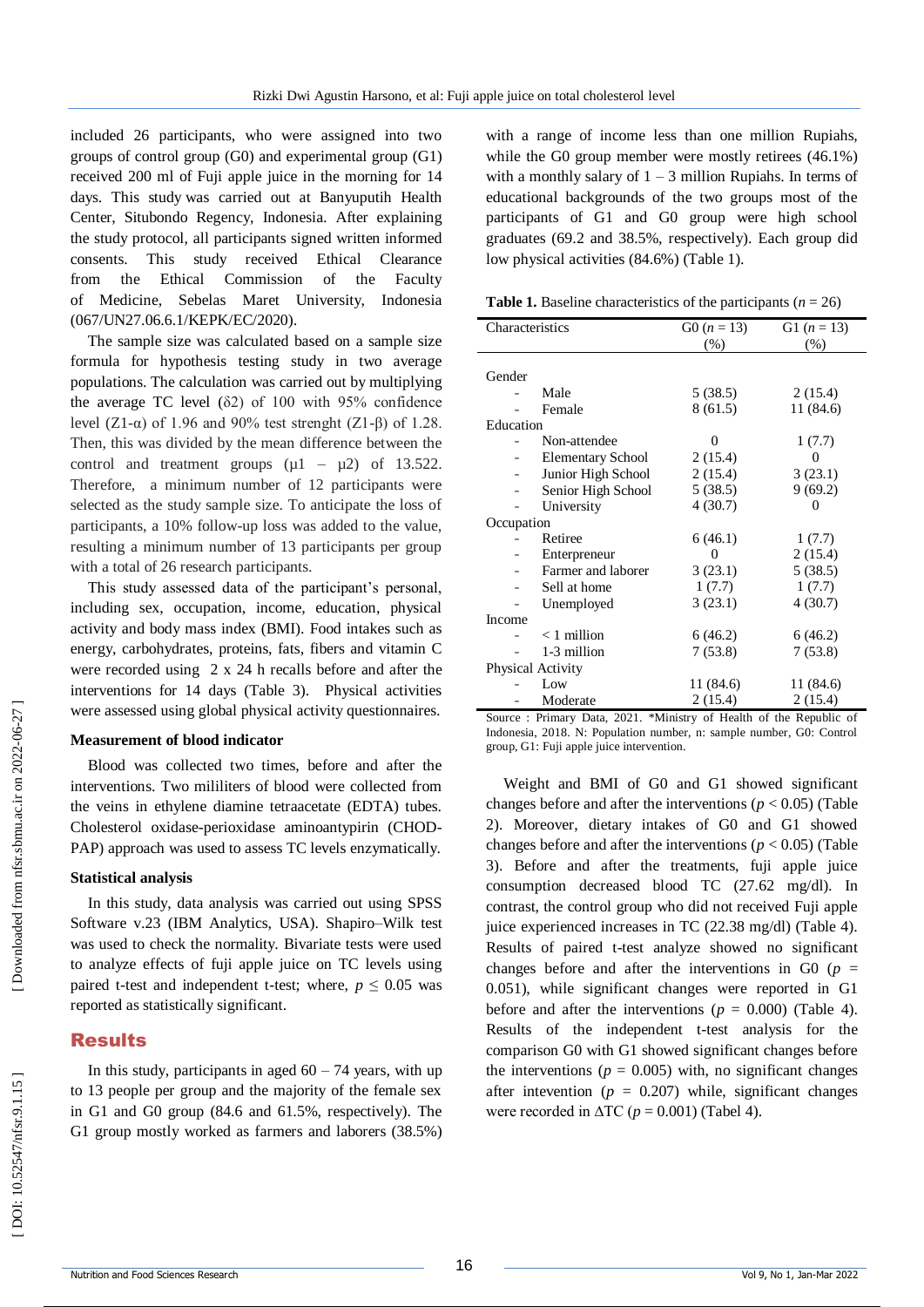|               | G0 $(n=13)$      |                   |                  | G1 (n=13)         |          |
|---------------|------------------|-------------------|------------------|-------------------|----------|
|               | Pre $(M \pm SD)$ | Post $(M \pm SD)$ | Pre $(M \pm SD)$ | Post $(M \pm SD)$ |          |
| Weight (kg)   | $54.77 \pm 5.85$ | $54.38 + 6.42$    | $59.23 + 8.81$   | $57.85 + 8.31$    | $0.019*$ |
| BMI $(kg/m2)$ | $24.32 \pm 3.73$ | 24.18+4.02        | $24.96 + 3.58$   | $24.40 + 3.84$    | $0.026*$ |

Source: Primary Data, 2021. G0: Control Group, G1: Fuji apple juice intervention group, n: Sample number, M: Mean, SD: Standar deviation, t: t -test.

**Table 3.** Mean dietary intakes pre and post interventions

|                    | $G0(n=13)$       |                   | $G1$ (n=13)       |                   | T        |
|--------------------|------------------|-------------------|-------------------|-------------------|----------|
|                    | Pre $(M \pm SD)$ | Post $(M \pm SD)$ | Pre $(M \pm SD)$  | Post $(M \pm SD)$ |          |
| Energi (kcal)      | 1412.88+222.24   | 1198.26+138.25    | $1350.35 + 74.53$ | $1229.60 + 68.35$ | $0.000*$ |
| Protein $(g)$      | $46.64 + 7.65$   | $41.04 + 3.39$    | $45.35 + 5.91$    | $43.85 + 3.26$    | $0.000*$ |
| Fat $(g)$          | $37.19 + 9.43$   | $34.13 + 3.69$    | $43.03 + 7.13$    | $28.33+0.53$      | $0.000*$ |
| Carbohydrate $(g)$ | 222.26+41.64     | $183.90 + 28.86$  | $197.43 + 17.74$  | $204.98 + 16.02$  | $0.015*$ |
| Fiber $(g)$        | $14.98 + 4.13$   | $10.33 + 2.39$    | $14.68 + 4.19$    | $20.77 + 2.22$    | $0.000*$ |
| Vitamin $C$ (mg)   | $22.93 + 13.21$  | $39.69 + 10.11$   | $39.59 + 10.76$   | $50.11 + 2.51$    | $0.030*$ |

Source: Primary Data, 2021. G0: Control Group, G1: Fuji apple juice intervention group, n: Sample number, M: Mean, SD: Standar deviation, t: t -test.

**Tabel 4.** Total cholesterol levels pre and post interventions

| Group          |    | Dav $0(M \pm SD)$ | Day 14 $(M \pm SD)$ | ΔTC (M±SD)         |          |
|----------------|----|-------------------|---------------------|--------------------|----------|
|                |    |                   |                     |                    |          |
| G <sub>0</sub> |    | 192.54+31.85      | 214.92+24.91        | $22.38 + 37.25$    | 0.051    |
| G <sub>1</sub> |    | $232.54 + 20.37$  | $203.38 + 20.21$    | $-27.62 \pm 16.76$ | $0.000*$ |
| P value        | 26 | $0.005*$          | 0.207               | $0.001*$           |          |

Souce : Primary Data, 2021. G0: Control Group, G1: Fuji apple juice intervention group, ∆TC: Changes in total cholesterol, n: Sample number, M: Mean, SD: Standar deviation, t: t -test, P: p -value.

#### **Discussion**

Results of this study showed that elderly people with hypercholesterolemia who received 200 mL of Fuji apple juice for 14 days had lower blood TC levels. These results were similiar to those by Ravn -Haren *et al*., (2012), who reported that threatments with apples decreased cholesterol levels significantly in men and women aged 18 – 69 years. Consumption of whole apples decreased overall cholesterol levels further effectively (8) .

Apple' fiber and antioxidant contents can contribute to decrease blood TC levels. Antioxidant and pectin contents in whole apples help decrease blood cholesterol levels. Flavonoids are antioxidants (e.g., quercetin and catechin) found in Fuji apples. Flavonoids can act as cofactors for the cholesterol esterase enzyme, inhibiting dietary cholesterol absorption by preventing micelle formation (9, 10). Fuji apples include sufficient vitamin C contents to avoid lipid peroxidation, decreasing metabolic stress caused by the free radicals (11). Furthermore, fiber contents in apples include hypolipidemic effects in digestive tract as fibers bind to bile acids and increase their excretion in feces. Since bile salts bound to fibers cannot be reabsorbed by the enterohepatic cycle, they are secreted through the feces, decreasing bile salts that reach the liver. This decrease results in increase in intake of cholesterol from the blood, which is synthesized back into new bile salts, decreasing cholesterol levels (12, 13) .

Decreases in TC levels can be affected by weight loss and changes in BMI; as shown by a study of Achilona *et al*. (2016), which demonstrated significant relationships between the BMI and TC levels. Increases in BMI indicate the quantity of fat stored in the body and blood (14). Studies carried out in Negeria revelead that participants with high BMI values had blood lipid profiles, especially high TC levels (15). Accumulation of body fat mass causes an increases in the release of free fatty acids (FFA) which is form of absorption of triglycerides as a component of TC; hence, increases in BMI can be indicator of increases in TC levels (16, 17). Naturally, fat intake can affect blood TC levels. The average increase in fat intake in 100 mg/day can increase serum cholesterol by  $2 - 3$  mg/dl and consumption of high -fat foods can trigger increases in blood TC levels (18). In the current study, significant relationships were seen between the fat intake and increases in TC level in CHD patients if fat intake was more than 25% (19).

Increasing fiber consumption could decrease blood TC levels. This finding was similar to that of several studies where fiber intake was positively correlated with lowdensity lipoproteins -cholesterol (LDL -C) levels (20) and a high -fiber diet could be used for hypercholesterolemic patients to decrease blood TC levels (21) .

#### **Conclusion**

In conclusion, consumption of Fuji apple juice of 200 ml for 14 days can decrease blood TC levels in